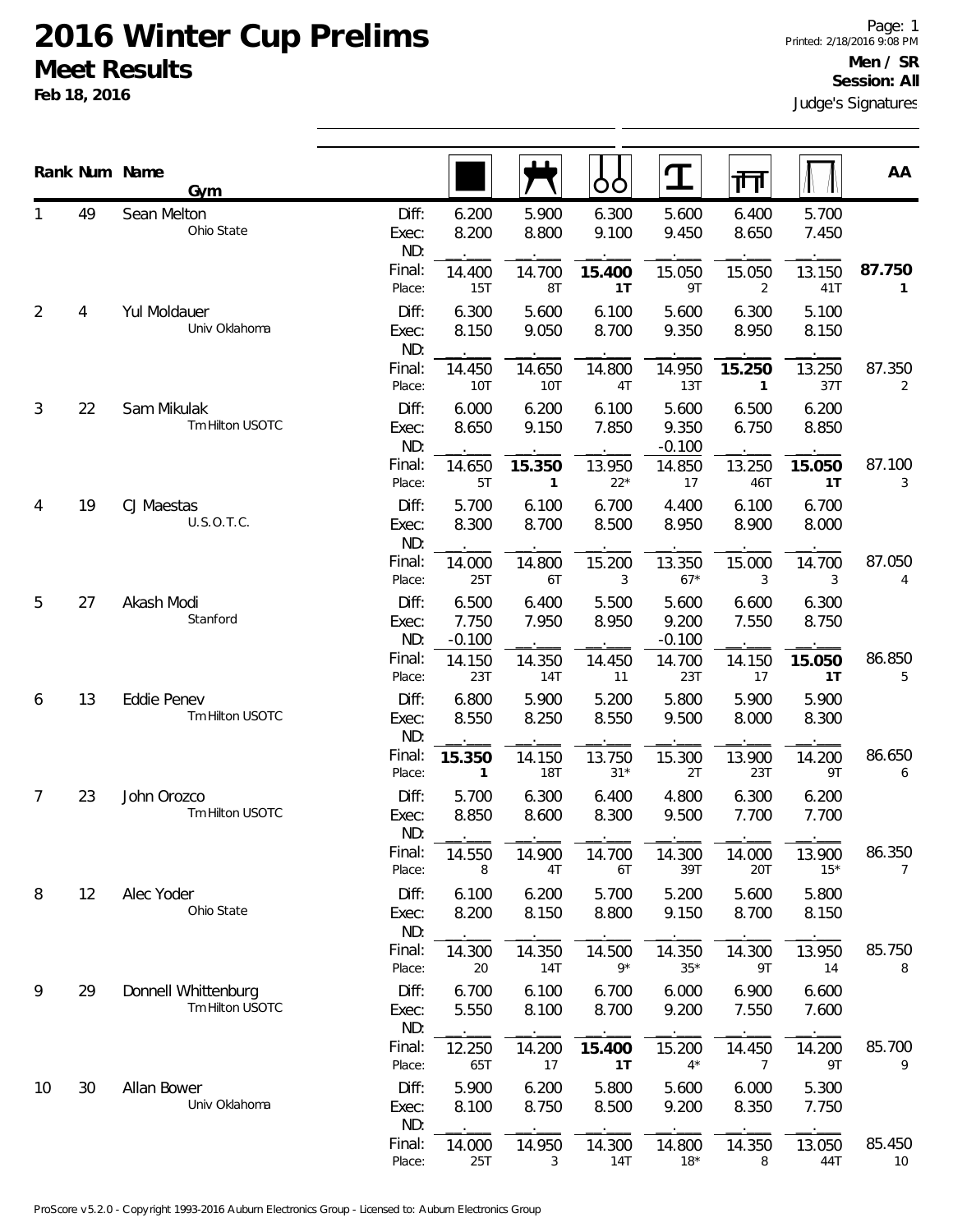|    |                | Rank Num Name<br>Gym                |                                 |                            |                 | ŌŌ             | ${\bf T}$                  | ना              |                 | AA           |
|----|----------------|-------------------------------------|---------------------------------|----------------------------|-----------------|----------------|----------------------------|-----------------|-----------------|--------------|
| 11 | 36             | Kanji Oyama<br>Univ Oklahoma        | Diff:<br>Exec:<br>ND:<br>Final: | 6.200<br>8.250             | 5.700<br>8.350  | 6.000<br>8.800 | 5.600<br>8.950<br>$-0.100$ | 5.800<br>8.500  | 5.600<br>7.500  | 85.150       |
|    |                |                                     | Place:                          | 14.450<br>$10*$            | 14.050<br>$21*$ | 14.800<br>4T   | 14.450<br>32               | 14.300<br>9T    | 13.100<br>43    | 11           |
| 12 | $\overline{2}$ | Joshua Dixon<br>U.S.O.T.C.          | Diff:<br>Exec:<br>ND:           | 6.500<br>8.550<br>$-0.100$ | 5.800<br>7.650  | 5.400<br>8.650 | 5.800<br>9.300<br>$-0.100$ | 5.400<br>8.400  | 6.300<br>7.500  |              |
|    |                |                                     | Final:<br>Place:                | 14.950<br>4                | 13.450<br>37    | 14.050<br>20T  | 15.000<br>11T              | 13.800<br>27    | 13.800<br>$19*$ | 85.050<br>12 |
| 13 | 9              | Grant Breckenridge<br>Stanford      | Diff:<br>Exec:<br>ND:           | 5.200<br>9.000             | 4.600<br>9.050  | 4.700<br>8.850 | 5.200<br>9.150             | 5.500<br>9.200  | 5.700<br>8.550  |              |
|    |                |                                     | Final:<br>Place:                | 14.200<br>21T              | 13.650<br>28    | 13.550<br>34T  | 14.350<br>$35*$            | 14.700<br>4     | 14.250<br>8     | 84.700<br>13 |
| 14 | 45             | Kevin Wolting<br><b>UC Berkeley</b> | Diff:<br>Exec:<br>ND:           | 6.000<br>8.350             | 5.700<br>9.200  | 5.100<br>8.350 | 5.600<br>9.550<br>$-0.100$ | 5.000<br>8.650  | 5.800<br>7.000  |              |
|    |                |                                     | Final:<br>Place:                | 14.350<br>17T              | 14.900<br>4T    | 13.450<br>36T  | 15.050<br>9T               | 13.650<br>31T   | 12.800<br>49T   | 84.200<br>14 |
| 15 | 10             | Dmitri Belanovski<br>Univ Michigan  | Diff:<br>Exec:<br>ND:           | 5.700<br>8.150<br>$-0.300$ | 5.700<br>8.350  | 5.400<br>8.300 | 5.200<br>9.300             | 5.800<br>8.800  | 6.100<br>7.200  |              |
|    |                |                                     | Final:<br>Place:                | 13.550<br>37T              | 14.050<br>$21*$ | 13.700<br>33   | 14.500<br>$30*$            | 14.600<br>5     | 13.300<br>32T   | 83.700<br>15 |
| 16 | 18             | Robert Neff<br>Stanford             | Diff:<br>Exec:<br>ND:           | 6.300<br>7.400             | 4.600<br>8.550  | 5.100<br>8.450 | 5.200<br>9.300             | 5.600<br>8.300  | 5.800<br>8.600  |              |
|    |                |                                     | Final:<br>Place:                | 13.700<br>34               | 13.150<br>43T   | 13.550<br>34T  | 14.500<br>$30*$            | 13.900<br>23T   | 14.400<br>5T    | 83.200<br>16 |
| 17 | 6              | Levi Anderson<br>Univ Oklahoma      | Diff:<br>Exec:<br>ND:           | 6.200<br>8.150             | 5.400<br>8.150  | 5.200<br>7.950 | 5.200<br>9.400             | 5.400<br>8.250  | 5.800<br>7.850  |              |
|    |                |                                     | Final:<br>Place:                | 14.350<br>17T              | 13.550<br>31T   | 13.150<br>44   | 14.600<br>$26*$            | 13.650<br>31T   | 13.650<br>24    | 82.950<br>17 |
| 18 | 87             | Cameron Bock<br><b>SCATS Gym</b>    | Diff:<br>Exec:<br>ND:           | 6.100<br>7.550<br>$-0.300$ | 5.500<br>8.850  | 5.300<br>8.500 | 5.200<br>9.350<br>$-0.300$ | 5.700<br>7.600  | 5.500<br>8.100  |              |
|    |                |                                     | Final:<br>Place:                | 13.350<br>42T              | 14.350<br>14T   | 13.800<br>29T  | 14.250<br>42T              | 13.300<br>$42*$ | 13.600<br>25T   | 82.650<br>18 |
| 19 | 90             | Matthew Wenske<br>Cypress Academy   | Diff:<br>Exec:<br>ND:           | 6.200<br>7.600             | 4.400<br>8.650  | 5.000<br>9.050 | 6.000<br>9.050<br>$-0.100$ | 5.700<br>8.600  | 4.900<br>7.350  |              |
|    |                |                                     | Final:<br>Place:                | 13.800<br>30T              | 13.050<br>47T   | 14.050<br>20T  | 14.950<br>$13*$            | 14.300<br>9T    | 12.250<br>63T   | 82.400<br>19 |
| 20 | $\mathbf{1}$   | <b>Emyre Cole</b><br>Univ Michigan  | Diff:<br>Exec:<br>ND:           | 6.200<br>8.450             | 5.100<br>8.450  | 3.800<br>8.300 | 5.600<br>9.550             | 5.500<br>7.850  | 5.400<br>8.150  |              |
|    |                |                                     | Final:<br>Place:                | 14.650<br>5T               | 13.550<br>$31*$ | 12.100<br>67   | 15.150<br>$\overline{7}$   | 13.350<br>39T   | 13.550<br>27    | 82.350<br>20 |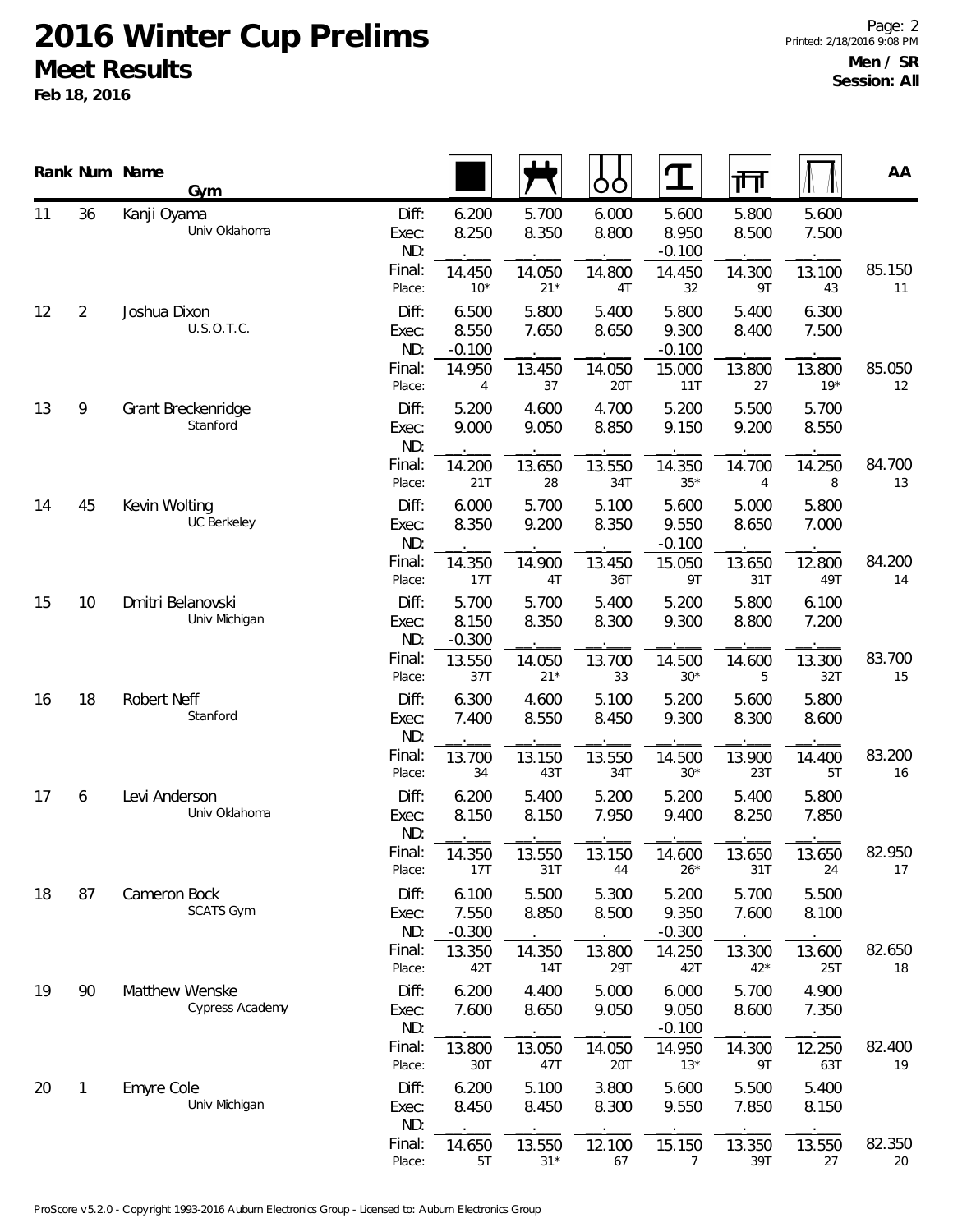|     |    | Rank Num Name      | Gym                                    |                       |                            |                | OO              | ${\bf T}$                  | 帀                    |                      | AA            |
|-----|----|--------------------|----------------------------------------|-----------------------|----------------------------|----------------|-----------------|----------------------------|----------------------|----------------------|---------------|
| 21T | 8  | Jack Boyle         | Univ Iowa                              | Diff:<br>Exec:<br>ND: | 5.400<br>8.150             | 5.000<br>8.200 | 6.200<br>7.650  | 4.800<br>8.850<br>$-0.100$ | 6.000<br>8.200       | 6.200<br>7.700       |               |
|     |    |                    |                                        | Final:<br>Place:      | 13.550<br>37T              | 13.200<br>42   | 13.850<br>28    | 13.550<br>62T              | 14.200<br>14T        | 13.900<br>$15*$      | 82.250<br>21T |
| 21T | 39 | Kiwan Watts        | Above The Bar                          | Diff:<br>Exec:<br>ND: | 5.900<br>8.500             | 5.400<br>8.000 | 5.600<br>7.850  | 5.200<br>8.350<br>$-0.100$ | 5.700<br>8.150       | 5.200<br>8.500       |               |
|     |    |                    |                                        | Final:<br>Place:      | 14.400<br>15T              | 13.400<br>38T  | 13.450<br>36T   | 13.450<br>65               | 13.850<br>26         | 13.700<br>23         | 82.250<br>21T |
| 23  | 81 | <b>Drew Moling</b> | Ohio State                             | Diff:<br>Exec:<br>ND: | 5.100<br>7.600             | 5.400<br>7.450 | 6.300<br>8.050  | 5.600<br>8.800             | 6.000<br>8.050       | 5.700<br>8.100       |               |
|     |    |                    |                                        | Final:<br>Place:      | 12.700<br>59               | 12.850<br>50   | 14.350<br>13    | 14.400<br>33T              | 14.050<br><b>18T</b> | 13.800<br><b>19T</b> | 82.150<br>23  |
| 24  | 43 |                    | Adrian de los Angeles<br>Univ Michigan | Diff:<br>Exec:<br>ND: | 6.100<br>8.350             | 5.900<br>8.050 | 5.000<br>7.900  | 5.200<br>9.550             | 5.200<br>7.050       | 5.600<br>7.850       |               |
|     |    |                    |                                        | Final:<br>Place:      | 14.450<br><b>10T</b>       | 13.950<br>23T  | 12.900<br>50    | 14.750<br>$21*$            | 12.250<br>64         | 13.450<br>29         | 81.750<br>24  |
| 25  | 64 | Shane Wiskus       | Mini-Hops Gym                          | Diff:<br>Exec:<br>ND: | 5.800<br>7.400             | 5.000<br>8.350 | 5.000<br>8.950  | 5.200<br>9.350             | 5.600<br>8.650       | 5.500<br>6.850       |               |
|     |    |                    |                                        | Final:<br>Place:      | 13.200<br>46T              | 13.350<br>40   | 13.950<br>22T   | 14.550<br>$28*$            | 14.250<br>13         | 12.350<br>60T        | 81.650<br>25  |
| 26  | 31 | Kyle Zemeir        | UC Berkeley                            | Diff:<br>Exec:<br>ND: | 6.100<br>7.250             | 5.400<br>7.650 | 5.600<br>8.600  | 5.600<br>8.450<br>$-0.300$ | 5.700<br>8.800       | 5.300<br>7.150       |               |
|     |    |                    |                                        | Final:<br>Place:      | 13.350<br>42T              | 13.050<br>47T  | 14.200<br>16    | 13.750<br>56T              | 14.500<br>6          | 12.450<br>59         | 81.300<br>26  |
| 27  | 97 |                    | Anton Stephenson<br>Univ Nebraska      | Diff:<br>Exec:<br>ND: | 6.000<br>7.650             | 5.200<br>8.600 | 5.300<br>7.900  | 5.600<br>8.800<br>$-0.300$ | 5.700<br>7.400       | 5.200<br>8.100       |               |
|     |    |                    |                                        | Final:<br>Place:      | 13.650<br>35               | 13.800<br>25T  | 13.200<br>42T   | 14.100<br>48               | 13.100<br>52T        | 13.300<br>$32*$      | 81.150<br>27  |
| 28  | 61 | Tanner Justus      | Cypress Academy                        | Diff:<br>Exec:<br>ND: | 5.800<br>8.400             | 5.300<br>8.650 | 4.800<br>9.100  | 5.200<br>9.450             | 5.000<br>8.150       | 4.700<br>6.550       |               |
|     |    |                    |                                        | Final:<br>Place:      | 14.200<br>21T              | 13.950<br>23T  | 13.900<br>26T   | 14.650<br>25               | 13.150<br>51         | 11.250<br>71         | 81.100<br>28  |
| 29  | 38 | Peter Daggett      | Univ Oklahoma                          | Diff:<br>Exec:<br>ND: | 5.600<br>7.500<br>$-0.100$ | 5.100<br>8.500 | 5.700<br>8.100  | 4.800<br>9.200             | 5.300<br>8.200       | 5.100<br>8.050       |               |
|     |    |                    |                                        | Final:<br>Place:      | 13.000<br>52               | 13.600<br>29T  | 13.800<br>29T   | 14.000<br>$50*$            | 13.500<br>36T        | 13.150<br>41T        | 81.050<br>29  |
| 30  | 32 | Andrew Botto       | Univ Iowa                              | Diff:<br>Exec:<br>ND: | 5.400<br>7.950<br>$-0.300$ | 4.800<br>8.300 | 6.100<br>7.850  | 5.600<br>9.200             | 5.200<br>7.550       | 5.200<br>8.100       |               |
|     |    |                    |                                        | Final:<br>Place:      | 13.050<br>50T              | 13.100<br>46   | 13.950<br>$22*$ | 14.800<br>$18*$            | 12.750<br>57         | 13.300<br>$32*$      | 80.950<br>30  |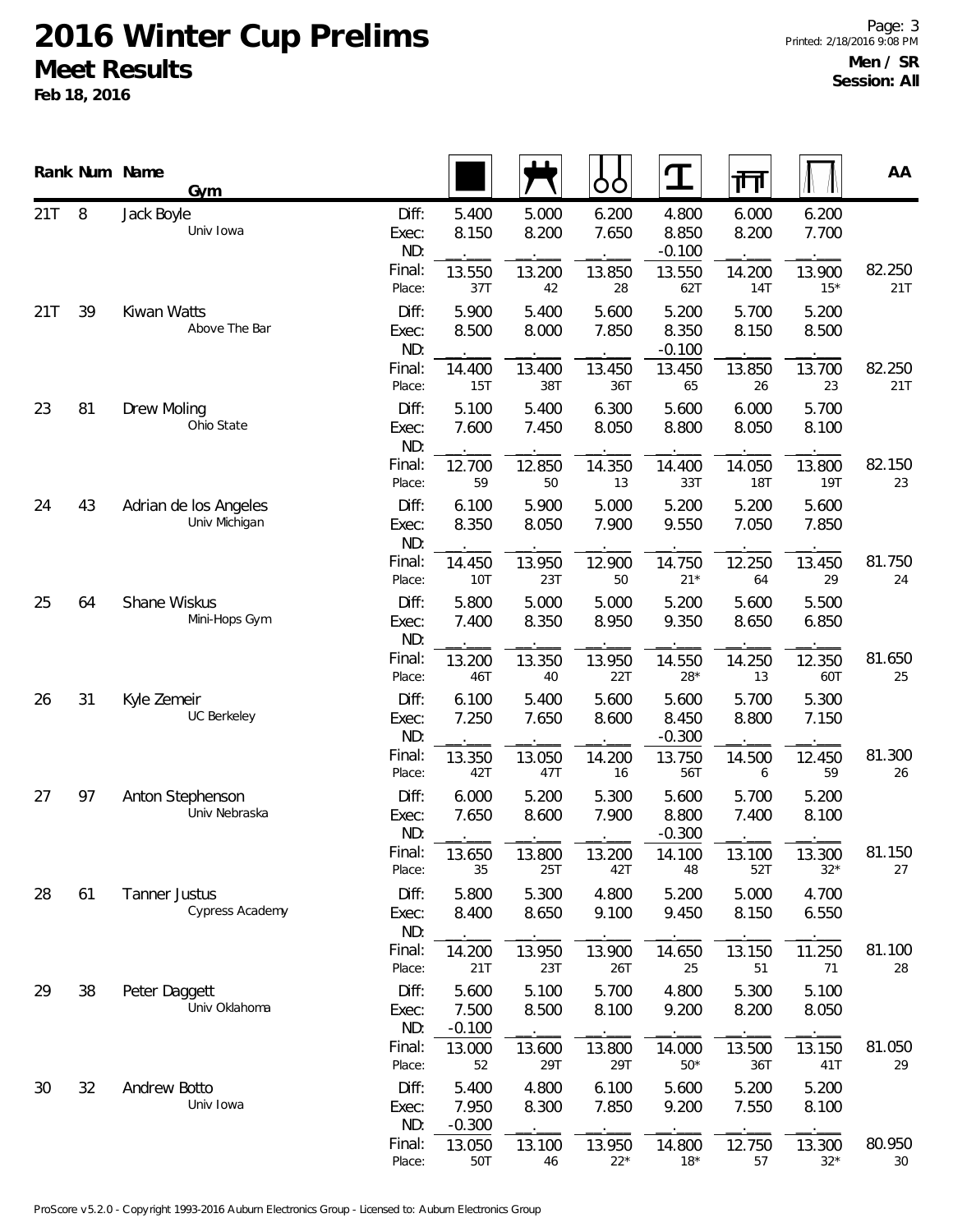|     |    | Rank Num Name<br>Gym                      |                       |                            |                      | O<br>O          | ${\bf T}$                  | 帀                    |                | AA            |
|-----|----|-------------------------------------------|-----------------------|----------------------------|----------------------|-----------------|----------------------------|----------------------|----------------|---------------|
| 31T | 76 | <b>Bennet Huang</b><br>West Coast Olympic | Diff:<br>Exec:<br>ND: | 5.400<br>6.900             | 5.600<br>8.500       | 4.400<br>8.400  | 5.200<br>9.400             | 5.000<br>8.550       | 4.800<br>8.700 |               |
|     |    |                                           | Final:<br>Place:      | 12.300<br>64               | 14.100<br>20         | 12.800<br>$51*$ | 14.600<br>$26*$            | 13.550<br>35         | 13.500<br>28   | 80.850<br>31T |
| 31T | 71 | Andrew Bitner<br>Gymnastix Trn Ctr        | Diff:<br>Exec:<br>ND: | 5.500<br>8.350             | 5.100<br>7.700       | 4.700<br>8.750  | 5.200<br>9.000             | 4.900<br>8.600       | 4.700<br>8.350 |               |
|     |    |                                           | Final:<br>Place:      | 13.850<br>28T              | 12.800<br>51T        | 13.450<br>36T   | 14.200<br>$44*$            | 13.500<br>36T        | 13.050<br>44T  | 80.850<br>31T |
| 33  | 37 | Matthew Loochtan<br>Univ Iowa             | Diff:<br>Exec:<br>ND: | 6.000<br>8.450             | 4.500<br>8.450       | 6.000<br>8.150  | 5.200<br>9.500             | 5.200<br>7.400       | 5.100<br>6.400 |               |
|     |    |                                           | Final:<br>Place:      | 14.450<br>10T              | 12.950<br>49         | 14.150<br>17T   | 14.700<br>23T              | 12.600<br>58T        | 11.500<br>69   | 80.350<br>33  |
| 34  | 77 | Andrew Brower<br>US Gym Dev Ctr II        | Diff:<br>Exec:<br>ND: | 5.200<br>7.450             | 5.200<br>8.950       | 5.100<br>8.250  | 4.400<br>8.800             | 4.900<br>8.750       | 4.800<br>8.400 |               |
|     |    |                                           | Final:<br>Place:      | 12.650<br>60T              | 14.150<br><b>18T</b> | 13.350<br>39T   | 13.200<br>69               | 13.650<br>31T        | 13.200<br>39T  | 80.200<br>34  |
| 35  | 48 | Jordan King<br>Univ Nebraska              | Diff:<br>Exec:<br>ND: | 5.300<br>8.000             | 5.800<br>8.650       | 5.200<br>8.550  | 4.800<br>9.050<br>$-0.100$ | 5.300<br>8.400       | 5.000<br>5.850 |               |
|     |    |                                           | Final:<br>Place:      | 13.300<br>44               | 14.450<br>13         | 13.750<br>$31*$ | 13.750<br>56T              | 13.700<br>29T        | 10.850<br>73   | 79.800<br>35  |
| 36  | 44 | Anthony McCallum II<br>Univ Michigan      | Diff:<br>Exec:<br>ND: | 5.600<br>7.000             | 5.100<br>5.850       | 5.700<br>7.650  | 6.000<br>9.400             | 6.100<br>8.100       | 5.100<br>7.900 |               |
|     |    |                                           | Final:<br>Place:      | 12.600<br>62               | 10.950<br>70T        | 13.350<br>39T   | 15.400<br>1                | 14.200<br><b>14T</b> | 13.000<br>47T  | 79.500<br>36  |
| 37  | 62 | Andrew Herrador<br>West Coast Olympic     | Diff:<br>Exec:<br>ND: | 5.600<br>8.000             | 4.400<br>8.300       | 4.600<br>8.000  | 4.800<br>9.350             | 4.300<br>8.500       | 4.800<br>8.450 |               |
|     |    |                                           | Final:<br>Place:      | 13.600<br>36               | 12.700<br>53         | 12.600<br>56T   | 14.150<br>47               | 12.800<br>56         | 13.250<br>37T  | 79.100<br>37  |
| 38  | 72 | Brennan Pantazis<br>Gym Nevada            | Diff:<br>Exec:<br>ND: | 6.100<br>8.050<br>$-0.300$ | 5.200<br>6.350       | 5.300<br>7.800  | 5.200<br>9.150             | 5.300<br>7.250       | 4.900<br>7.900 |               |
|     |    |                                           | Final:<br>Place:      | 13.850<br>28T              | 11.550<br>68T        | 13.100<br>45    | 14.350<br>$35*$            | 12.550<br>60         | 12.800<br>49T  | 78.200<br>38  |
| 39  | 55 | Jacob Moore<br>Twistars USA               | Diff:<br>Exec:<br>ND: | 5.500<br>7.450<br>$-0.100$ | 5.100<br>7.500       | 4.700<br>8.500  | 4.400<br>9.400             | 5.100<br>7.900       | 4.900<br>7.650 |               |
|     |    |                                           | Final:<br>Place:      | 12.850<br>54               | 12.600<br>54         | 13.200<br>42T   | 13.800<br>$54*$            | 13.000<br>54T        | 12.550<br>55   | 78.000<br>39  |
| 40  | 42 | Alex Diab<br>Univ Illinois                | Diff:<br>Exec:<br>ND: | 6.300<br>7.550<br>$-0.100$ | 4.300<br>6.050       | 6.300<br>8.300  | 5.200<br>9.100<br>$-0.100$ | 5.200<br>8.750       | 5.300<br>5.800 |               |
|     |    |                                           | Final:<br>Place:      | 13.750<br>33               | 10.350<br>74         | 14.600<br>8     | 14.200<br>44T              | 13.950<br>22         | 11.100<br>72   | 77.950<br>40  |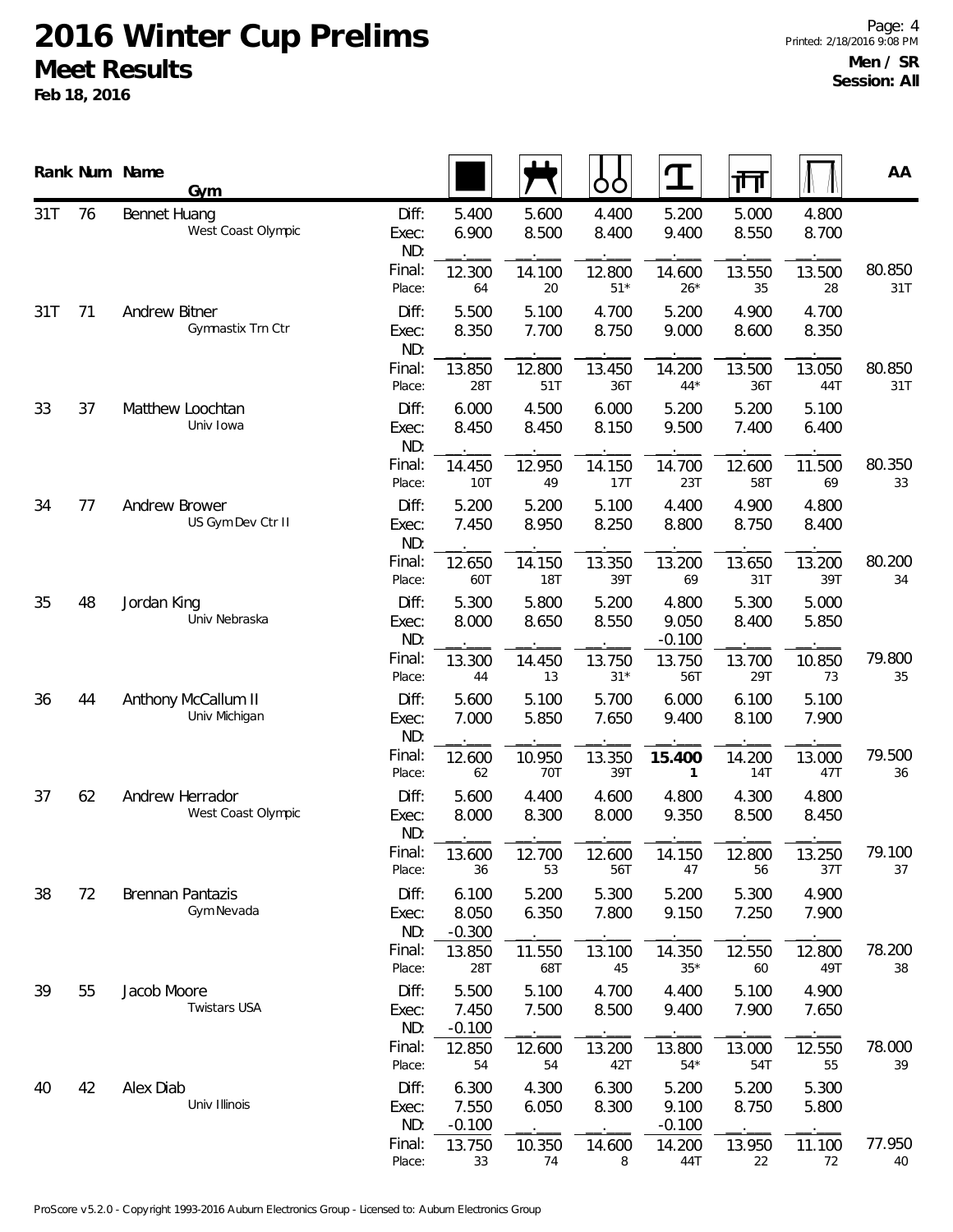|     |    | Rank Num Name<br>Gym                |                                 |                                      |                          | ŌÒ                       | $\mathbf T$                          | 帀                        |                          | AA            |
|-----|----|-------------------------------------|---------------------------------|--------------------------------------|--------------------------|--------------------------|--------------------------------------|--------------------------|--------------------------|---------------|
| 41  | 52 | Alexei Vernyi<br>Cypress Academy    | Diff:<br>Exec:<br>ND:<br>Final: | 5.900<br>8.000<br>$-0.400$<br>13.500 | 4.700<br>7.800<br>12.500 | 4.700<br>8.300<br>13.000 | 5.600<br>7.900<br>$-0.100$<br>13.400 | 4.800<br>8.500<br>13.300 | 4.800<br>7.400<br>12.200 | 77.900        |
| 42  | 60 | <b>Bailey Perez</b><br>Premier Gym  | Place:<br>Diff:<br>Exec:<br>ND: | 39T<br>5.800<br>7.650                | 57<br>4.500<br>7.050     | 46T<br>4.700<br>7.600    | 66<br>5.200<br>9.100                 | 42T<br>4.800<br>8.400    | 65<br>4.800<br>7.850     | 41            |
|     |    |                                     | Final:<br>Place:                | 13.450<br>41                         | 11.550<br>68T            | 12.300<br>65             | 14.300<br>39T                        | 13.200<br>49T            | 12.650<br>53             | 77.450<br>42  |
| 43  | 66 | Davis Grooms<br>Champions Gym       | Diff:<br>Exec:<br>ND:           | 5.500<br>5.700<br>$-0.700$           | 5.400<br>8.400           | 5.300<br>8.650           | 5.200<br>8.400                       | 5.300<br>8.450           | 4.800<br>6.900           |               |
|     |    |                                     | Final:<br>Place:                | 10.500<br>72                         | 13.800<br>25T            | 13.950<br>22T            | 13.600<br>60T                        | 13.750<br>28             | 11.700<br>68             | 77.300<br>43  |
| 44  | 58 | Jacob Light<br>Parkettes            | Diff:<br>Exec:<br>ND:           | 5.500<br>7.800<br>$-0.100$           | 4.700<br>6.950           | 5.100<br>7.700           | 5.200<br>9.150<br>$-0.100$           | 4.700<br>7.800           | 4.200<br>8.300           |               |
|     |    |                                     | Final:<br>Place:                | 13.200<br>46T                        | 11.650<br>65T            | 12.800<br>51T            | 14.250<br>42T                        | 12.500<br>61             | 12.500<br>56T            | 76.900<br>44  |
| 45  | 67 | Timothy Kutyla<br>US Gym Dev Ctr II | Diff:<br>Exec:<br>ND:           | 5.500<br>7.300                       | 4.500<br>8.050           | 4.700<br>6.800           | 4.400<br>8.950                       | 4.800<br>8.450           | 4.700<br>8.500           |               |
|     |    |                                     | Final:<br>Place:                | 12.800<br>55T                        | 12.550<br>55T            | 11.500<br>71             | 13.350<br>$67*$                      | 13.250<br>46T            | 13.200<br>39T            | 76.650<br>45  |
| 46  | 96 | Thomas Hanson<br>Arizona State      | Diff:<br>Exec:<br>ND:           | 5.700<br>7.400<br>$-0.200$           | 4.000<br>7.700           | 4.600<br>8.400           | 4.800<br>9.050                       | 4.000<br>8.200           | 5.200<br>7.300           |               |
|     |    |                                     | Final:<br>Place:                | 12.900<br>53                         | 11.700<br>63T            | 13.000<br>46T            | 13.850<br>53                         | 12.200<br>65             | 12.500<br>$56*$          | 76.150<br>46  |
| 47  | 65 | Evan Hymanson<br>Monmouth Gym       | Diff:<br>Exec:<br>ND:           | 5.900<br>7.300<br>$-0.100$           | 4.700<br>6.000           | 5.000<br>7.450           | 4.400<br>9.200                       | 5.200<br>7.250           | 5.400<br>8.200           |               |
|     |    |                                     | Final:<br>Place:                | 13.100<br>49                         | 10.700<br>72             | 12.450<br>60T            | 13.600<br>60T                        | 12.450<br>62             | 13.600<br>25T            | 75.900<br>47  |
| 48  | 68 | Mitchell Brown<br>DeVeau's School   | Diff:<br>Exec:<br>ND:           | 4.400<br>8.150                       | 4.700<br>8.700           | 4.500<br>8.050           | 5.200<br>7.850<br>$-0.300$           | 4.600<br>8.000           | 4.500<br>7.400           |               |
|     |    |                                     | Final:<br>Place:                | 12.550<br>63                         | 13.400<br>38T            | 12.550<br>58T            | 12.750<br>70                         | 12.600<br>58T            | 11.900<br>66             | 75.750<br>48  |
| 49  | 75 | <b>Blake Sun</b><br>Alamo Gym       | Diff:<br>Exec:<br>ND:           | 4.300<br>7.750<br>$-0.300$           | 5.000<br>8.600           | 4.900<br>7.000           | 4.400<br>9.400                       | 5.500<br>6.200           | 3.900<br>8.450           |               |
|     |    |                                     | Final:<br>Place:                | 11.750<br>69                         | 13.600<br>29T            | 11.900<br>68             | 13.800<br>$54*$                      | 11.700<br>68             | 12.350<br>$60*$          | 75.100<br>49  |
| 50T | 57 | Connor Lewis<br>Integrity Gym       | Diff:<br>Exec:<br>ND:           | 5.200<br>7.550                       | 3.900<br>6.750           | 4.400<br>8.400           | 5.200<br>9.350                       | 5.200<br>6.300           | 4.600<br>8.000           |               |
|     |    |                                     | Final:<br>Place:                | 12.750<br>57T                        | 10.650<br>73             | 12.800<br>$51*$          | 14.550<br>$28*$                      | 11.500<br>71T            | 12.600<br>54             | 74.850<br>50T |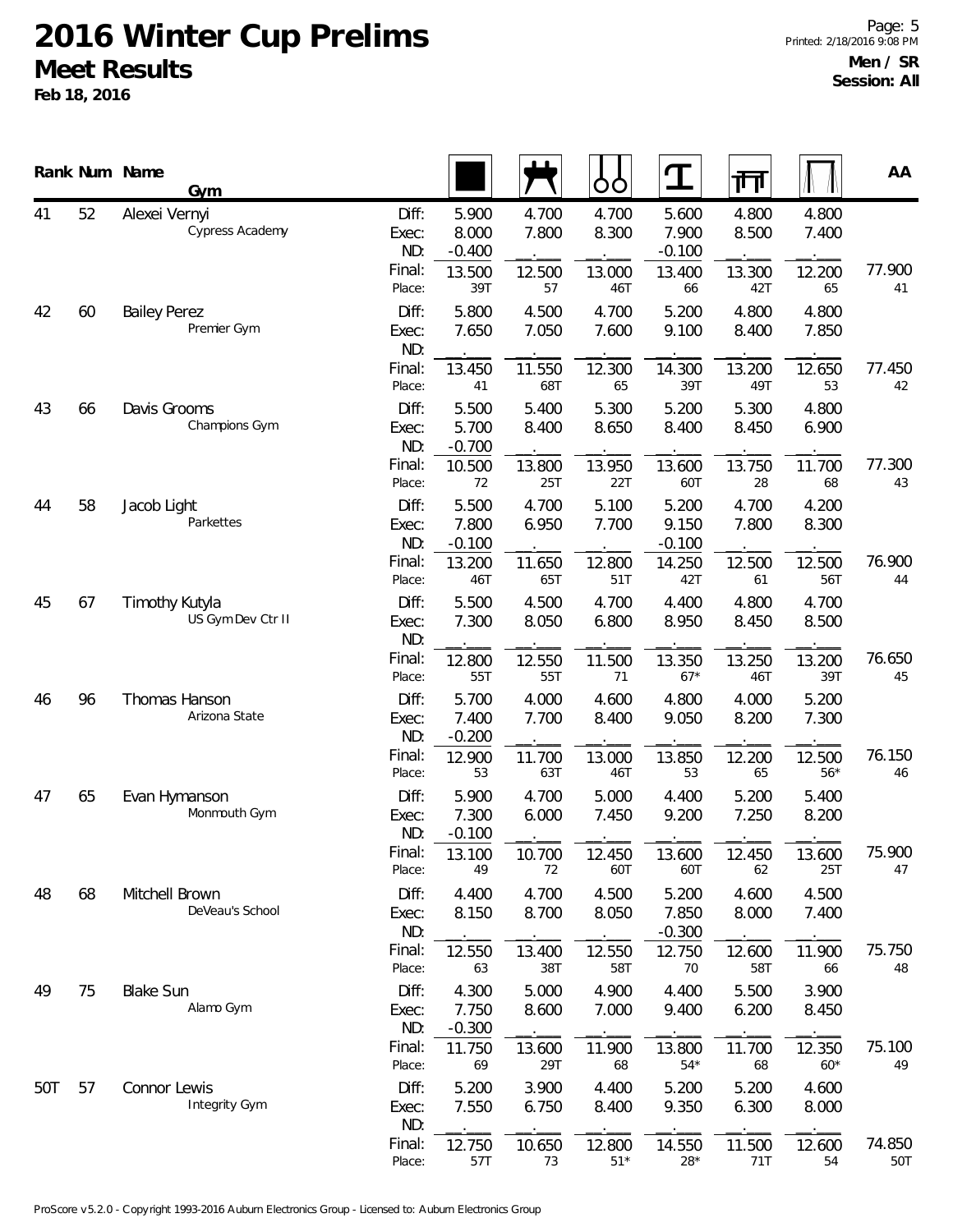|     |    | Rank Num Name        | Gym                                      |                       |                            |                 | O<br>O         | ${\bf T}$                  | गा             |                 | AA            |
|-----|----|----------------------|------------------------------------------|-----------------------|----------------------------|-----------------|----------------|----------------------------|----------------|-----------------|---------------|
| 50T | 80 | Douglass Johnson     | SoCal United                             | Diff:<br>Exec:<br>ND: | 5.300<br>7.500             | 4.100<br>7.550  | 4.900<br>6.850 | 5.200<br>8.950<br>$-0.100$ | 5.800<br>7.500 | 4.700<br>6.600  |               |
|     |    |                      |                                          | Final:<br>Place:      | 12.800<br>55T              | 11.650<br>65T   | 11.750<br>70   | 14.050<br>49               | 13.300<br>42T  | 11.300<br>70    | 74.850<br>50T |
| 52  | 94 | Daniel Yoon          | <b>SCATS Gym</b>                         | Diff:<br>Exec:<br>ND: | 4.900<br>8.300             | 4.700<br>7.000  | 4.800<br>7.800 | 4.400<br>8.050             | 4.800<br>6.950 | 4.500<br>8.200  |               |
|     |    |                      |                                          | Final:<br>Place:      | 13.200<br>46T              | 11.700<br>63T   | 12.600<br>56T  | 12.450<br>72               | 11.750<br>67   | 12.700<br>52    | 74.400<br>52  |
| 53  | 78 |                      | Max Andryushchenko<br>Lakeshore Academy  | Diff:<br>Exec:<br>ND: | 5.500<br>6.450             | 4.900<br>6.950  | 5.100<br>7.350 | 5.200<br>9.000             | 4.900<br>5.600 | 5.300<br>8.000  |               |
|     |    |                      |                                          | Final:<br>Place:      | 11.950<br>68               | 11.850<br>62    | 12.450<br>60T  | 14.200<br>$44*$            | 10.500<br>74   | 13.300<br>32T   | 74.250<br>53  |
| 54  | 63 |                      | Nicholas Merryman<br>New England Academy | Diff:<br>Exec:<br>ND: | 4.600<br>7.550             | 5.100<br>6.850  | 4.900<br>7.900 | 3.600<br>9.000             | 4.600<br>6.550 | 4.900<br>8.400  |               |
|     |    |                      |                                          | Final:<br>Place:      | 12.150<br>67               | 11.950<br>60    | 12.800<br>51T  | 12.600<br>71               | 11.150<br>73   | 13.300<br>32T   | 73.950<br>54  |
| 55  | 74 | Ethan Esval          | The Atlanta School                       | Diff:<br>Exec:<br>ND: | 4.800<br>7.500<br>$-0.600$ | 4.500<br>8.650  | 4.600<br>7.650 | 3.600<br>7.850             | 3.500<br>8.400 | 4.200<br>8.850  |               |
|     |    |                      |                                          | Final:<br>Place:      | 11.700<br>70               | 13.150<br>43T   | 12.250<br>66   | 11.450<br>74               | 11.900<br>66   | 13.050<br>44T   | 73.500<br>55  |
| 56  | 15 | Paul Ruggeri III     | Tm Hilton USOTC                          | Diff:<br>Exec:<br>ND: | 6.600<br>7.900             | 5.000<br>8.500  | 0.000<br>0.000 | 5.800<br>8.800<br>$-0.300$ | 6.300<br>7.600 | 6.300<br>7.500  |               |
|     |    |                      |                                          | Final:<br>Place:      | 14.500<br>9                | 13.500<br>35T   | 0.000<br>$72*$ | 14.300<br>39T              | 13.900<br>23T  | 13.800<br>$19*$ | 70.000<br>56  |
| 57  | 7  |                      | Matthew Felleman<br>Penn State           | Diff:<br>Exec:<br>ND: | 6.000<br>7.500             | 5.100<br>8.450  | 0.000<br>0.000 | 5.600<br>8.150<br>$-0.100$ | 5.400<br>8.600 | 6.000<br>8.400  |               |
|     |    |                      |                                          | Final:<br>Place:      | 13.500<br>39T              | 13.550<br>$31*$ | 0.000<br>$72*$ | 13.650<br>$58*$            | 14.000<br>20T  | 14.400<br>5T    | 69.100<br>57  |
| 58  | 40 | <b>Tristan Burke</b> | Ohio State                               | Diff:<br>Exec:<br>ND: | 0.000<br>0.000             | 4.800<br>7.250  | 5.700<br>8.800 | 5.600<br>9.300             | 5.600<br>8.000 | 5.200<br>8.150  |               |
|     |    |                      |                                          | Final:<br>Place:      | 0.000<br>$73*$             | 12.050<br>59    | 14.500<br>$9*$ | 14.900<br>16               | 13.600<br>34   | 13.350<br>31    | 68.400<br>58  |
| 59  | 25 | Michael Burns        | Penn State                               | Diff:<br>Exec:<br>ND: | 0.000<br>0.000             | 5.500<br>8.050  | 5.300<br>7.150 | 4.400<br>9.150             | 5.800<br>7.400 | 5.700<br>8.150  |               |
|     |    |                      |                                          | Final:<br>Place:      | 0.000<br>$73*$             | 13.550<br>31T   | 12.450<br>60T  | 13.550<br>62T              | 13.200<br>49T  | 13.850<br>17T   | 66.600<br>59  |
| 60  | 79 | Josh Zeal            | <b>Buffalo Grove</b>                     | Diff:<br>Exec:<br>ND: | 5.000<br>8.050             | 4.400<br>8.400  | 0.000<br>0.000 | 4.800<br>9.200             | 4.800<br>7.550 | 4.200<br>7.650  |               |
|     |    |                      |                                          | Final:<br>Place:      | 13.050<br>50T              | 12.800<br>51T   | 0.000<br>$72*$ | 14.000<br>$50*$            | 12.350<br>63   | 11.850<br>67    | 64.050<br>60  |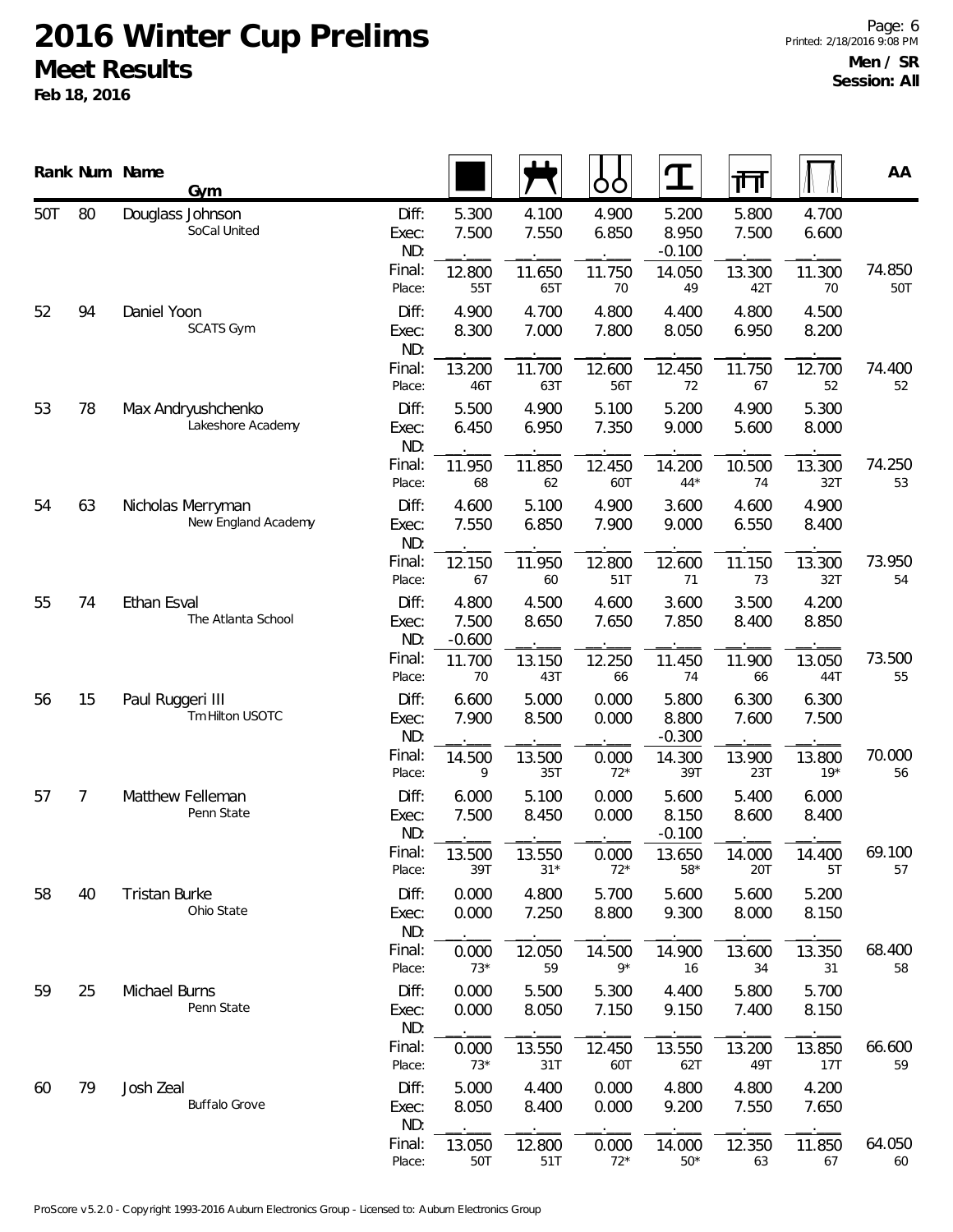|    |    | Rank Num Name<br>Gym                   |                       |                            |                | ŌÒ             | $\mathbf T$                | 帀                    |                | AA           |
|----|----|----------------------------------------|-----------------------|----------------------------|----------------|----------------|----------------------------|----------------------|----------------|--------------|
| 61 | 59 | Joshua Martin<br>Aerial Gym            | Diff:<br>Exec:<br>ND: | 5.200<br>7.050             | 4.000<br>7.600 | 4.400<br>8.050 | 5.600<br>8.150<br>$-0.100$ | 4.200<br>7.350       | 0.000<br>0.000 |              |
|    |    |                                        | Final:<br>Place:      | 12.250<br>65T              | 11.600<br>67   | 12.450<br>60T  | 13.650<br>$58*$            | 11.550<br>70         | 0.000<br>$74*$ | 61.500<br>61 |
| 62 | 28 | Marvin Kimble<br>Tm Hilton USOTC       | Diff:<br>Exec:<br>ND: | 0.000<br>0.000             | 6.700<br>8.100 | 6.200<br>8.500 | 0.000<br>0.000             | 6.000<br>8.300       | 6.500<br>8.000 |              |
|    |    |                                        | Final:<br>Place:      | 0.000<br>$73*$             | 14.800<br>6T   | 14.700<br>6T   | 0.000<br>$75*$             | 14.300<br>9T         | 14.500<br>4    | 58.300<br>62 |
| 63 | 20 | <b>Stacey Ervin</b><br>Univ Michigan   | Diff:<br>Exec:<br>ND: | 6.800<br>8.250             | 0.000<br>0.000 | 0.000<br>0.000 | 5.600<br>9.400             | 5.800<br>7.450       | 5.300<br>8.800 |              |
|    |    |                                        | Final:<br>Place:      | 15.050<br>3                | 0.000<br>$75*$ | 0.000<br>$72*$ | 15.000<br>11T              | 13.250<br>46T        | 14.100<br>11T  | 57.400<br>63 |
| 64 | 91 | <b>Taylor Seaton</b><br>Stanford       | Diff:<br>Exec:<br>ND: | 6.100<br>7.700             | 0.000<br>0.000 | 5.300<br>9.000 | 5.600<br>9.600             | 0.000<br>0.000       | 5.800<br>8.250 |              |
|    |    |                                        | Final:<br>Place:      | 13.800<br>30T              | 0.000<br>$75*$ | 14.300<br>14T  | 15.200<br>4T               | 0.000<br>$76*$       | 14.050<br>13   | 57.350<br>64 |
| 65 | 50 | Steven Legendre<br>Tm Hilton Oklahoma  | Diff:<br>Exec:<br>ND: | 6.800<br>8.350             | 5.400<br>7.150 | 6.100<br>8.050 | 5.600<br>9.700             | 0.000<br>0.000       | 0.000<br>0.000 |              |
|    |    |                                        | Final:<br>Place:      | 15.150<br>2                | 12.550<br>55T  | 14.150<br>17T  | 15.300<br>2T               | 0.000<br>$76*$       | 0.000<br>$74*$ | 57.150<br>65 |
| 66 | 26 | Hunter Justus<br>Univ Oklahoma         | Diff:<br>Exec:<br>ND: | 6.200<br>8.400             | 5.600<br>8.150 | 0.000<br>0.000 | 5.600<br>8.350             | 5.900<br>8.300       | 0.000<br>0.000 |              |
|    |    |                                        | Final:<br>Place:      | 14.600<br>7                | 13.750<br>27   | 0.000<br>$72*$ | 13.950<br>52               | 14.200<br>14T        | 0.000<br>$74*$ | 56.500<br>66 |
| 67 | 93 | Zach Liebler<br>Univ Minnesota         | Diff:<br>Exec:<br>ND: | 5.900<br>8.550<br>$-0.300$ | 0.000<br>0.000 | 5.500<br>7.050 | 5.600<br>9.200             | 0.000<br>0.000       | 5.200<br>8.600 |              |
|    |    |                                        | Final:<br>Place:      | 14.150<br>23T              | 0.000<br>$75*$ | 12.550<br>58T  | 14.800<br>$18*$            | 0.000<br>$76*$       | 13.800<br>19T  | 55.300<br>67 |
| 68 | 86 | Leroy Clarke<br>Penn State             | Diff:<br>Exec:<br>ND: | 0.000<br>0.000             | 5.900<br>8.600 | 5.900<br>8.200 | 0.000<br>0.000             | 5.800<br>8.250       | 5.600<br>6.650 |              |
|    |    |                                        | Final:<br>Place:      | 0.000<br>$73*$             | 14.500<br>12   | 14.100<br>19   | 0.000<br>$75*$             | 14.050<br><b>18T</b> | 12.250<br>63T  | 54.900<br>68 |
| 69 | 46 | <b>Timothy Wang</b><br>Air Force       | Diff:<br>Exec:<br>ND: | 0.000<br>0.000             | 6.100<br>8.550 | 5.900<br>7.450 | 0.000<br>0.000             | 5.600<br>7.400       | 5.800<br>8.050 |              |
|    |    |                                        | Final:<br>Place:      | 0.000<br>$73*$             | 14.650<br>10T  | 13.350<br>39T  | 0.000<br>$75*$             | 13.000<br>54T        | 13.850<br>17T  | 54.850<br>69 |
| 70 | 84 | <b>Tristan Duverglas</b><br>Penn State | Diff:<br>Exec:<br>ND: | 5.400<br>7.550<br>$-0.300$ | 0.000<br>0.000 | 6.300<br>6.100 | 6.000<br>9.200<br>$-0.100$ | 5.800<br>5.850       | 0.000<br>0.000 |              |
|    |    |                                        | Final:<br>Place:      | 12.650<br>60T              | 0.000<br>$75*$ | 12.400<br>64   | 15.100<br>8                | 11.650<br>69         | 0.000<br>$74*$ | 51.800<br>70 |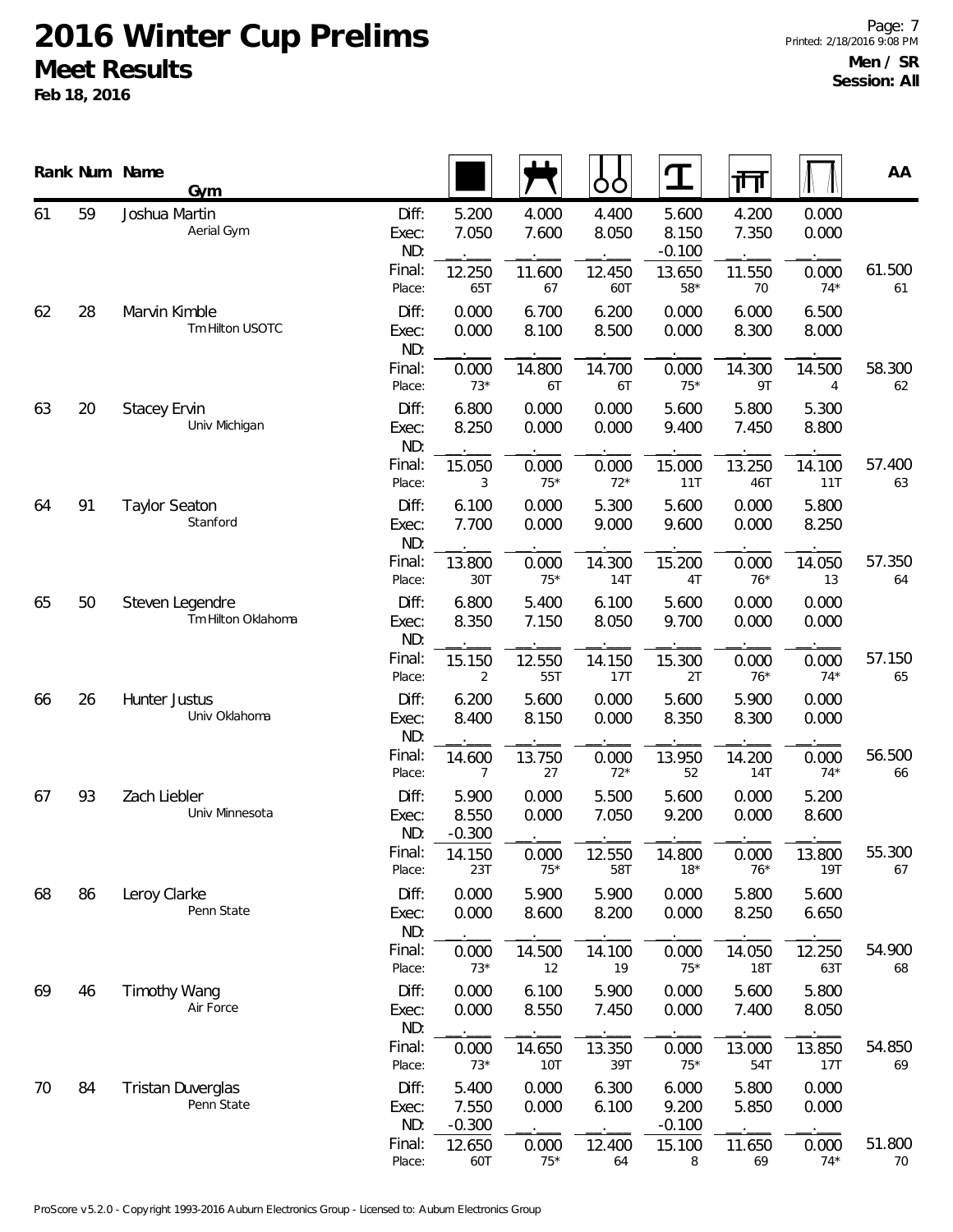|    |    | Rank Num Name<br>Gym                |                       |                            |                | O<br>O         | $\mathbf T$                | 帀               |                 | AA           |
|----|----|-------------------------------------|-----------------------|----------------------------|----------------|----------------|----------------------------|-----------------|-----------------|--------------|
| 71 | 53 | Anton Vorona<br>TAG USA Gym         | Diff:<br>Exec:<br>ND: | 0.000<br>0.000             | 4.500<br>7.400 | 4.500<br>8.300 | 0.000<br>0.000             | 4.400<br>7.100  | 3.900<br>8.450  |              |
|    |    |                                     | Final:<br>Place:      | 0.000<br>$73*$             | 11.900<br>61   | 12.800<br>51T  | 0.000<br>$75*$             | 11.500<br>71T   | 12.350<br>$60*$ | 48.550<br>71 |
| 72 | 47 | Ellis Mannon<br>Univ Minnesota      | Diff:<br>Exec:<br>ND: | 0.000<br>0.000             | 6.000<br>8.700 | 0.000<br>0.000 | 5.200<br>9.550             | 5.700<br>7.600  | 0.000<br>0.000  |              |
|    |    |                                     | Final:<br>Place:      | 0.000<br>$73*$             | 14.700<br>8T   | 0.000<br>$72*$ | 14.750<br>$21*$            | 13.300<br>$42*$ | 0.000<br>$74*$  | 42.750<br>72 |
| 73 | 33 | Colin VanWicklen<br>Univ Oklahoma   | Diff:<br>Exec:<br>ND: | 6.400<br>7.250<br>$-0.400$ | 0.000<br>0.000 | 0.000<br>0.000 | 6.000<br>9.050<br>$-0.100$ | 0.000<br>0.000  | 5.700<br>8.700  |              |
|    |    |                                     | Final:<br>Place:      | 13.250<br>45               | 0.000<br>$75*$ | 0.000<br>$72*$ | 14.950<br>$13*$            | 0.000<br>$76*$  | 14.400<br>5T    | 42.600<br>73 |
| 74 | 24 | Jacob Dalton<br>Tm Hilton Oklahoma  | Diff:<br>Exec:<br>ND: | 6.500<br>7.850             | 0.000<br>0.000 | 0.000<br>0.000 | 6.000<br>9.200             | 0.000<br>0.000  | 5.600<br>7.400  |              |
|    |    |                                     | Final:<br>Place:      | 14.350<br>17T              | 0.000<br>$75*$ | 0.000<br>$72*$ | 15.200<br>$4^*$            | 0.000<br>$76*$  | 13.000<br>47T   | 42.550<br>74 |
| 75 | 83 | Michael Deitz<br>William & Mary     | Diff:<br>Exec:<br>ND: | 5.400<br>8.550             | 0.000<br>0.000 | 0.000<br>0.000 | 4.800<br>9.600             | 0.000<br>0.000  | 5.100<br>9.000  |              |
|    |    |                                     | Final:<br>Place:      | 13.950<br>27               | 0.000<br>$75*$ | 0.000<br>$72*$ | 14.400<br>33T              | 0.000<br>$76*$  | 14.100<br>11T   | 42.450<br>75 |
| 76 | 35 | <b>Brian Knott</b><br>Stanford      | Diff:<br>Exec:<br>ND: | 0.000<br>0.000             | 5.500<br>7.650 | 0.000<br>0.000 | 0.000<br>0.000             | 6.000<br>7.100  | 4.700<br>8.100  |              |
|    |    |                                     | Final:<br>Place:      | 0.000<br>$73*$             | 13.150<br>43T  | 0.000<br>$72*$ | 0.000<br>$75*$             | 13.100<br>52T   | 12.800<br>49T   | 39.050<br>76 |
| 77 | 85 | Alex Johnson<br>Ohio State          | Diff:<br>Exec:<br>ND: | 5.500<br>6.100             | 0.000<br>0.000 | 0.000<br>0.000 | 0.000<br>0.000             | 5.700<br>7.800  | 5.700<br>7.700  |              |
|    |    |                                     | Final:<br>Place:      | 11.600<br>71               | 0.000<br>$75*$ | 0.000<br>$72*$ | 0.000<br>$75*$             | 13.500<br>36T   | 13.400<br>30    | 38.500<br>77 |
| 78 | 70 | Addison Chung<br>New England Sports | Diff:<br>Exec:<br>ND: | 0.000<br>0.000             | 4.900<br>7.450 | 4.600<br>7.250 | 0.000<br>0.000             | 4.700<br>8.650  | 0.000<br>0.000  |              |
|    |    |                                     | Final:<br>Place:      | 0.000<br>$73*$             | 12.350<br>58   | 11.850<br>69   | 0.000<br>$75*$             | 13.350<br>39T   | 0.000<br>$74*$  | 37.550<br>78 |
| 79 | 69 | Griffin Kehler<br>WOGA Gym          | Diff:<br>Exec:<br>ND: | 0.000<br>0.000             | 4.200<br>6.750 | 4.800<br>8.150 | 4.000<br>8.200<br>$-0.300$ | 0.000<br>0.000  | 0.000<br>0.000  |              |
|    |    |                                     | Final:<br>Place:      | 0.000<br>$73*$             | 10.950<br>70T  | 12.950<br>48T  | 11.900<br>73               | 0.000<br>$76*$  | 0.000<br>$74*$  | 35.800<br>79 |
| 80 | 41 | Danell Leyva<br>Universal Gym       | Diff:<br>Exec:<br>ND: | 0.000<br>0.000             | 0.000<br>0.000 | 5.600<br>8.300 | 5.600<br>8.250<br>$-0.300$ | 2.600<br>1.300  | 0.000<br>0.000  |              |
|    |    |                                     | Final:<br>Place:      | 0.000<br>$73*$             | 0.000<br>$75*$ | 13.900<br>26T  | 13.550<br>62T              | 3.900<br>$75\,$ | 0.000<br>$74*$  | 31.350<br>80 |